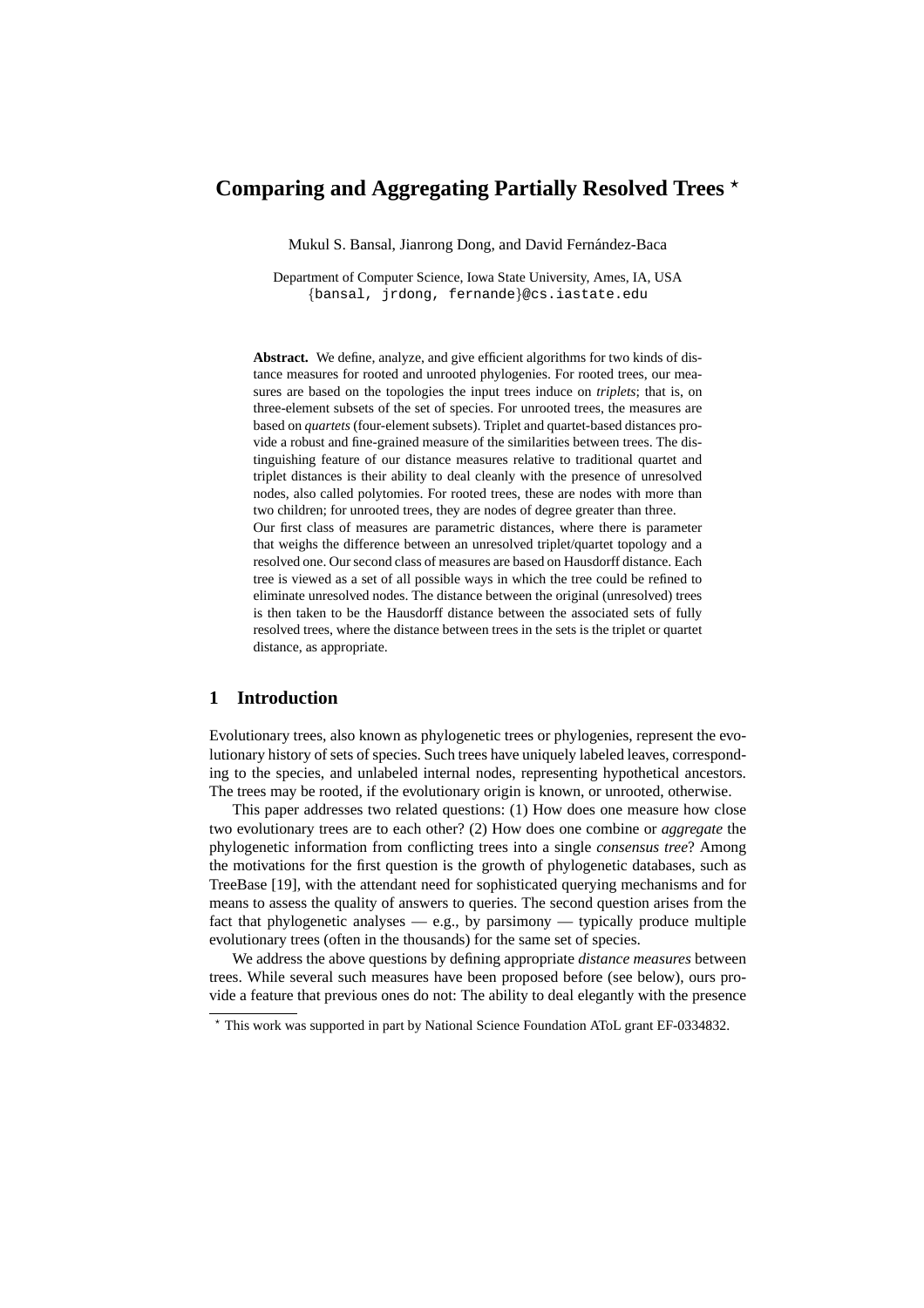of *unresolved* nodes, also called *polytomies*. For rooted trees these are nodes with more than two children; for unrooted trees, they are nodes of degree greater than three. Polytomies cannot simply be ignored, since they arise naturally in phylogenetic analysis. Furthermore, they must be treated with care: A node may be unresolved because it truly must be so or because there is not enough evidence to break it up into resolved nodes — that is, the polytomies are either "hard" or "soft" [17].

*Our contributions.* We define and analyze two kinds of distance measures for phylogenies. For rooted trees, our measures are based on the topologies the input trees induce on *triplets*; that is, on three-element subsets of the set of species. For unrooted trees, the measures are based on *quartets* (four-element subsets). Our approach is motivated by the observation that triplet and quartet topologies are the basic building blocks of rooted and unrooted trees, in the sense that they are the smallest topological units that completely identify a phylogenetic tree [21]. Triplet and quartet-based distances thus provide a robust and fine-grained measure of the differences and similarities between trees<sup>1</sup>. In contrast with traditional quartet and triplet distances, our two classes of distance measures deal cleanly with the presence of unresolved nodes.

The first kind of measures we propose are *parametric distances*: Given a triplet (quartet) X, we compare the topologies that each of the two input trees induces on  $X$ . If they are identical, the contribution of  $X$  to the distance is zero. If both topologies are fully resolved but different, then the contribution is one. Otherwise, the topology is resolved in one of the trees, but not the other. In this case,  $X$  contributes  $p$  to the distance, where  $p$  is a real number between 0 and 1. Parameter  $p$  allows one to make a smooth transition between hard and soft views of polytomy. At one extreme, if  $p = 1$ , an unresolved topology is viewed as different from a fully resolved one. At the other, when  $p = 0$ , unresolved topologies are viewed as identical to resolved ones. Intermediate values of p allow one to adjust for the degree of certainty one has about a polytomy.

The second kind of measures proposed here are based on viewing each tree as a set of all possible fully resolved trees that can be obtained from it by refining its unresolved nodes. The distance between two trees is defined as the Hausdorff distance between the corresponding sets, where the distance between trees in the sets is the triplet or quartet distance, as appropriate.

After defining our distance measures, we proceed to study their mathematical and algorithmic properties. We obtain exact and asymptotic bounds on expected values of parametric triplet distance and parametric quartet distance. We also study for which values of p, parametric triplet and quartet distances are metrics, *near-metrics* (in the sense of [15]), or non-metrics.

Aside from the mathematical elegance that metrics and near-metrics bring to tree comparison, there are also algorithmic benefits. We formulate phylogeny aggregation as a *median* problem, in which the objective is to find a consensus tree whose total distance to the given trees is minimized. We do not know whether finding the median tree relative to parametric (triplet or quartet) distance is NP-hard, but conjecture that it is. This is suggested by the NP-completeness of the maximum triplet compatibility problem (see [8]). However, by the results mentioned above and well-known facts about

 $1 \text{ Biologically-inspired arguments in favor of triplet-based measures can be found in [11].}$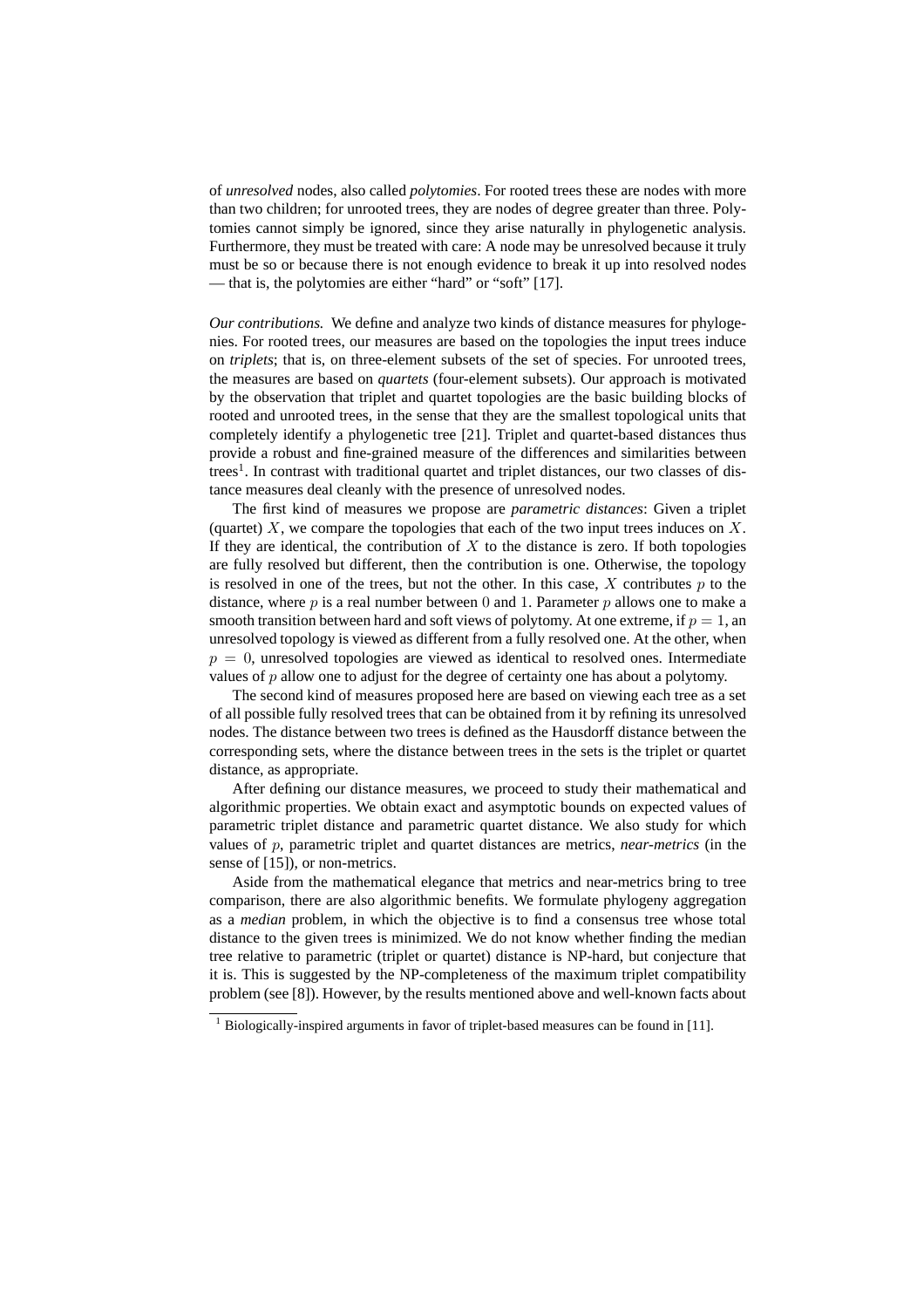the median problem [26], there are simple constant-factor approximation algorithms for the aggregation of rooted and unrooted trees relative to parametric distance: Simply return the input tree with minimum distance to the remaining input trees. We show that there are values of  $p$  for which parametric distance is a metric, but the median tree may not be fully resolved even if all the input trees are. However, beyond a threshold, the median tree is guaranteed to be fully resolved if the input trees are fully resolved.

We suspect that computing Hausdorff triplet (quartet) distance between two trees is NP-hard. However, we show that one can partially circumvent the issue by proving that, under a certain density assumption, Hausdorff distance is within a constant factor of parametric distance — that is, the measures are *equivalent* in the sense of [15].

Finally, we present a  $O(n^2)$ -time algorithm to compute parametric triplet distance and a  $O(n^2)$  2-approximate algorithm for parametric quartet distance. To our knowledge, there was no previous algorithm for computing the parametric triplet distance between two rooted trees, other than by enumerating all  $\Theta(n^3)$  triplets. Two algorithms exist that can be directly applied to compute the parametric quartet distance. One runs in time  $O(n^2 \min\{d_1, d_2\})$ , where, for  $i \in \{1, 2\}$ ,  $d_i$  is the maximum degree of a node in  $T_i$  [10]; the other takes  $O(d^9n \log n)$  time, where d is the maximum degree of a node in  $T_1$  and  $T_2$  [24].<sup>2</sup> Our faster  $O(n^2)$  algorithm offers a 2-approximate solution when an exact value of the parametric quartet distance is not required. Additionally, our algorithm gives the exact answer when  $p = \frac{1}{2}$ .

*Related work.* Several other measures for comparing trees have been proposed; we mention a few. A popular class of distances are those based on symmetric distance between sets of *clusters* (that is, on sets of species that descend from the same internal node in a rooted tree) or of *splits* (partitions of the set of species induced by the removal of an edge in an unrooted tree); the latter is the well-known Robinson-Foulds (RF) distance [20]. It is not hard to show that two rooted (unrooted) trees can share many triplet (quartet) topologies but not share a single cluster (split). Cluster- and split-based measures are also coarser than triplet and quartet distances.

One can also measure the distance between two trees by counting the number of *branch-swapping* operations needed to convert one of the trees into the other [2]. However, the associated measures can be hard to compute, and they fail to distinguish between operations that affect many species and those that affect only a few. An alternative to distance measures are *similarity* methods such as maximum agreement subtree (MAST) approach [16]. While there are efficient algorithms for computing the MAST, the measure is coarser than triplet-based distances.

There is an extensive literature on consensus methods for phylogenetic trees. A non-exhaustive list of methods based on splits or clusters includes strict consensus trees [18], majority-rule trees [3], and the Adams consensus [1]. For a thorough survey on the subject, see [9].

The fact that consensus methods tend to produce unresolved trees, with an attendant loss of information, has been observed before. An alternative approach is to cluster the

<sup>&</sup>lt;sup>2</sup> Note that unresolved nodes seem to complicate distance computation: The quartet distance between a pair of *fully resolved* unrooted trees can be obtained in  $O(n \log n)$  time [7].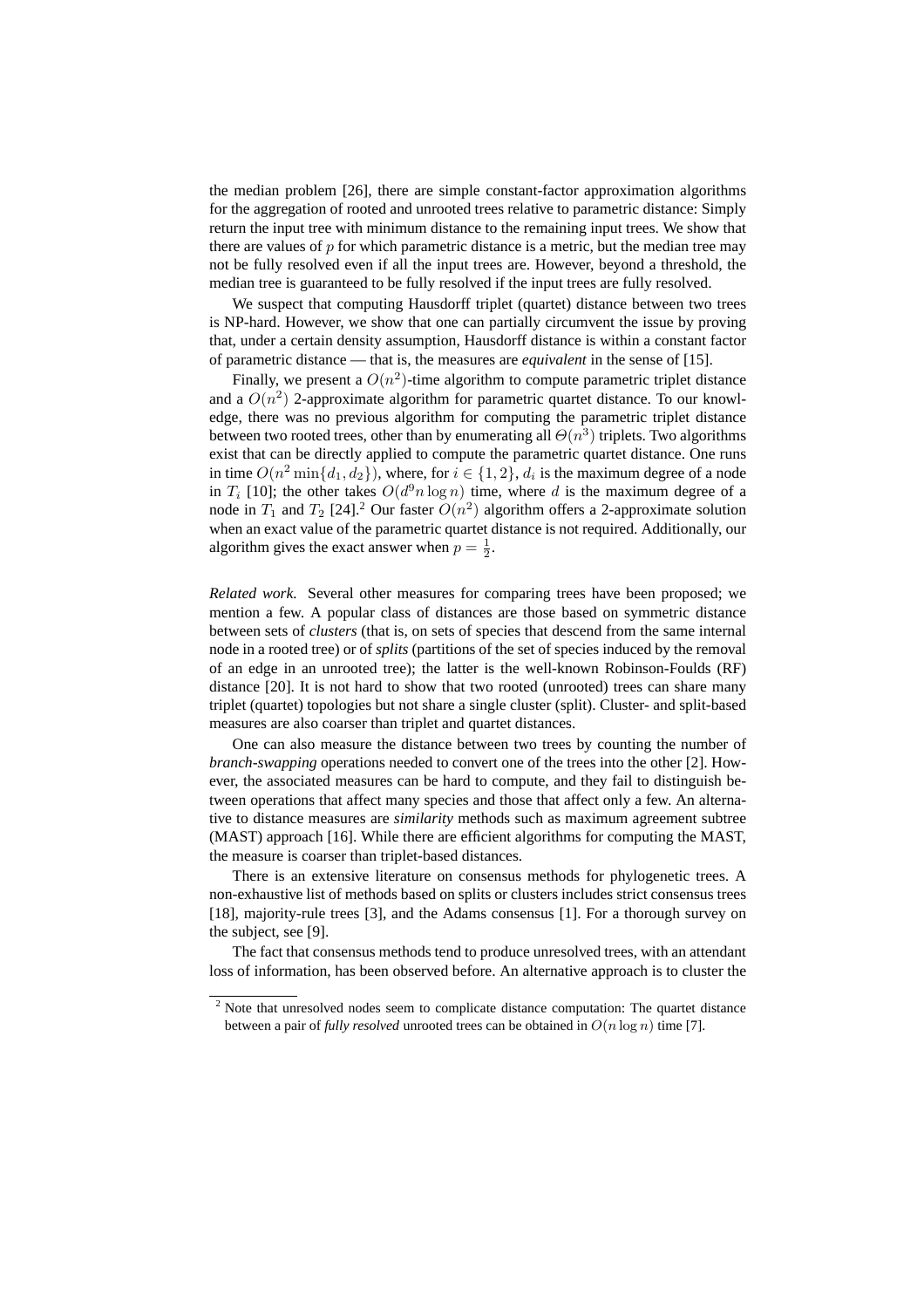input trees into groups using some distance measure, each of which is represented by a consensus tree, in such a way as to minimize some measure of information loss [25].

In addition to consensus methods, there are techniques that take as input sets of quartet trees or triplet trees and try to find large compatible subsets or subsets whose removal results in a compatible set [5, 22]. These problems are related to the *supertree problem*, which generalizes the consensus problem by allowing the leaves of the input trees to overlap only partially [6].

The consensus problem on trees exhibits parallels with the *rank aggregation problem* [14, 15]. Here we are given a collection of rankings (that is, permutations) of n objects, and the goal is to find a ranking of minimum total distance to the input rankings. A distance between rankings of particular interest is *Kendall's tau*, defined as the number of pairwise disagreements between the two rankings. Like triplet and quartet distances, Kendall's tau is based on elementary ordering relationships. Rank aggregation under Kendall's tau is NP-complete even for four lists [14].

A permutation is the analog of a fully resolved tree, since every pairwise relationship between elements is given. The analog to a partially-resolved tree is a *partial ranking*, in which the elements are grouped into an ordered list of *buckets*, such that elements in different buckets have known ordering relationships, but elements within a bucket are not ranked [15]. Our definitions of parametric distance and Hausdorff distance are inspired by Fagin et al.'s *Kendall tau with parameter* p and their Hausdorff version of Kendall's tau, respectively [15]. We note, however, that aggregating partial rankings seems computationally easier than the consensus problem on trees. For example, while the Hausdorff version of Kendall's tau is easily computable [15], it is unclear whether the Hausdorff triplet or quartet distances are polynomially-computable for trees.

*Organization of the paper.* Section 2 reviews basic notions in phylogenetics and distances. Our distance measures and the consensus problem are formally defined in Section 3. The basic properties of parametric distance are proved in Section 4. Section 5 studies the connection between Hausdorff and parametric distances. Section 6 gives efficient algorithms for computing parametric distance.

# **2 Preliminaries**

*Phylogenies.* By and large, we follow standard terminology (i.e., similar to [21]). We write  $[N]$  to denote the set  $\{1, 2, \ldots, N\}$ , where N is a positive integer.

Let T be a rooted or unrooted tree. We write  $V(T)$ ,  $\mathcal{E}(T)$ , and  $\mathcal{L}(T)$  to denote, respectively, the node set, edge set, and leaf set of T. A *taxon* (plural *taxa*) is some basic unit of classification; e.g., a species. Let S be a set of taxa. A *phylogenetic tree* or *phylogeny* for S is a tree T such that  $\mathcal{L}(T) = S$ . Furthermore, if T is rooted, we require that every internal node have at least two children; if  $T$  is unrooted, every internal node is required to have degree at least three. We write  $RP(n)$  and  $P(n)$  to denote, respectively, the sets of all rooted and unrooted phylogenetic trees over  $S = [n]$ .

An internal node in a *rooted* phylogeny is *resolved* if it has exactly two children; otherwise it is *unresolved*. Similarly, an internal node in an *unrooted* phylogeny is *resolved* if it has degree three, and *unresolved* otherwise. Unresolved nodes in rooted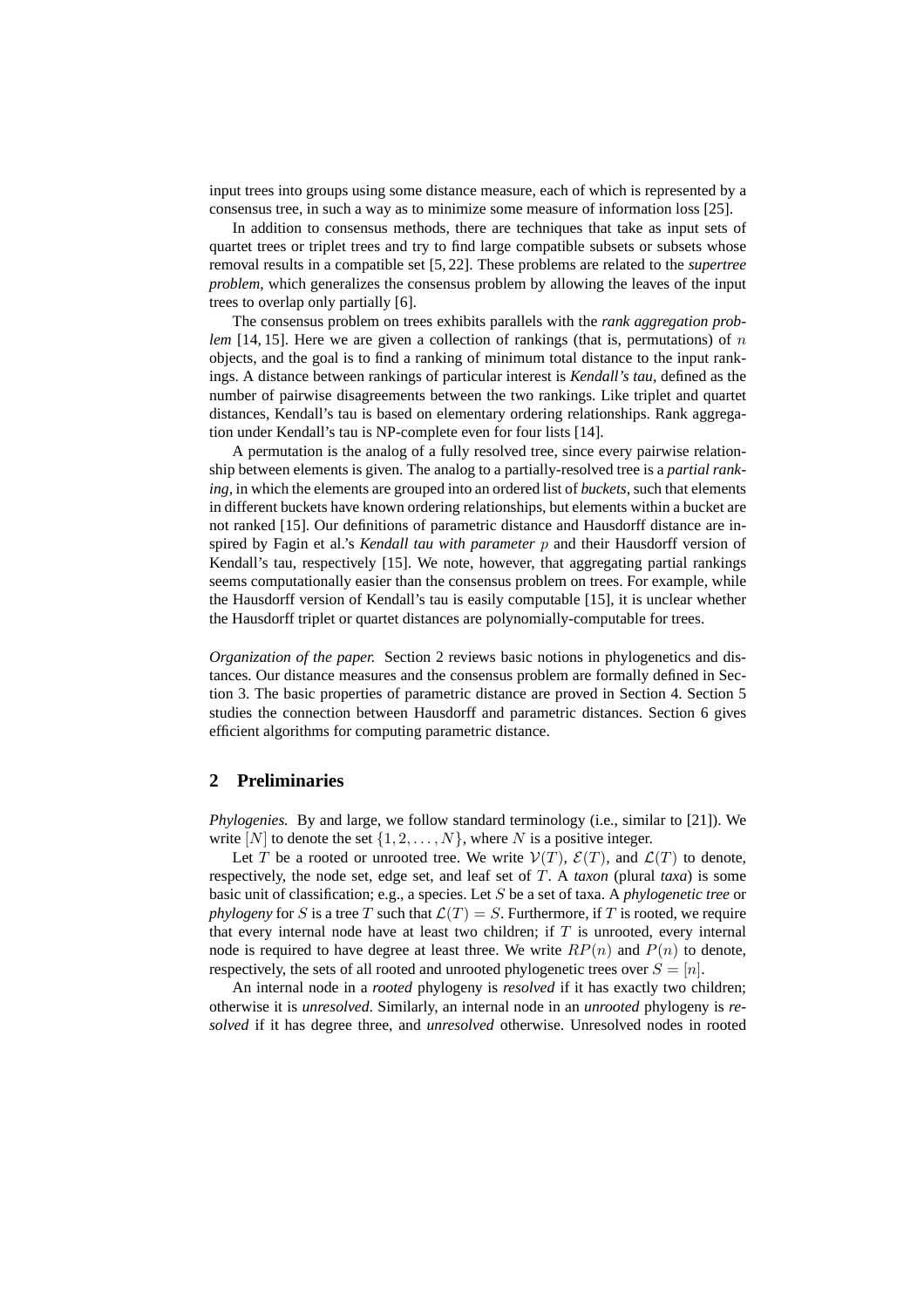and unrooted trees are also referred to as *polytomies* or *multifurcations*. A phylogeny (rooted or unrooted) is *fully resolved* if all its internal nodes are resolved.

A *contraction* of a phylogeny T is obtained by deleting an internal edge and identifying its endpoints. A phylogeny  $T_2$  *refines* phylogeny  $T_1$  if and only if  $T_1$  can be obtained from  $T_2$  through 0 or more contractions.  $T_2$  is a *full refinement* of  $T_1$  if  $T_2$  is a fully resolved tree that refines  $T_1$ .  $\mathcal{F}(T)$  denotes the set of all full refinements of T.

Let X be a subset of  $\mathcal{L}(T)$  and let  $T[X]$  denote the minimal subtree of T having X as its leaf set. The *restriction* of T to X, denoted  $T|X$ , is the phylogeny for X defined as follows. If T is unrooted, then  $T|X$  is the tree obtained from  $T[X]$  by suppressing all degree-two nodes. If T is rooted,  $T|X$  is obtained from  $T|X|$  by suppressing all degree-two nodes except for the root.

A *triplet* is a three-element subset of S; a *quartet* is a four-element subset of S. A triplet (quartet) X is said to be *resolved* in a phylogenetic tree T over S if  $T|X$  is fully resolved; otherwise, X is *unresolved*.

Finally, we need some special notation for rooted trees  $T$ . We write  $rt(T)$  to denote the root node of T. Let v be a node in T. Then,  $pa(v)$  denotes the parent of v in T and  $Ch(v)$  is the set of children of v. Furthermore,  $T(v)$  denotes the subtree of T rooted at v and  $T(v)$  denotes the tree obtained by deleting  $T(v)$  from T, as well as the edge from  $v$  to its parent, if such an edge exists.

*Distance measures, metrics, and near-metrics.* A *distance measure* on a set D is a binary function d on D satisfying the following three conditions: (i)  $d(x, y) > 0$  for all  $x, y \in D$ ; (ii)  $d(x, y) = d(y, x)$  for all  $x, y \in D$ ; and (iii)  $d(x, y) = 0$  if and only if  $x = y$ . Function d is a *metric* if, in addition to being a distance measure, it satisfies the triangle inequality; i.e.,  $d(x, z) \leq d(x, y) + d(y, z)$  for all  $x, y, z \in D$ . Distance measure d is a *near-metric* if there is a constant c, independent of the size of D, such that d satisfies the *relaxed polygonal inequality*:  $d(x, z) \le c(d(x, x_1) + d(x_1, x_2) + \cdots$  $d(x_{n-1}, z)$  for all  $n > 1$  and  $x, z, x_1, \ldots, x_{n-1} \in D$  [15]. Two distance measures d and d' with domain D are *equivalent* if there are constants  $c_1, c_2 > 0$  such that  $c_1 d'(x, y) \le d(x, y) \le c_2 d'(x, y)$  for every pair  $x, y \in D$  [15].

# **3 Distance measures for phylogenies**

Let  $T_1$  and  $T_2$  be any two rooted (respectively, unrooted) phylogenies over the same taxon set  $S$ . We partition the set of triplets (quartets) over  $S$  into the following five sets.<sup>3</sup>

- 1.  $\mathcal{S}(T_1, T_2)$ : triplets (quartets) X that are resolved in  $T_1$  and  $T_2$ , and  $T_1|X = T_2|X$ .
- 2.  $\mathcal{D}(T_1, T_2)$ : triplets (quartets) X that are resolved in  $T_1$  and  $T_2$ , but  $T_1|X \neq T_2|X$ .
- 3.  $\mathcal{R}_1(T_1, T_2)$ : triplets (quartets) X that are resolved in  $T_1$ , but not in  $T_2$ .
- 4.  $\mathcal{R}_2(T_1, T_2)$ : triplets (quartets) X that are resolved in  $T_2$ , but not in  $T_1$ .

<sup>5.</sup>  $U(T_1, T_2)$ : triplets (quartets) X that are unresolved in both  $T_1$  and  $T_2$ .

<sup>&</sup>lt;sup>3</sup> Note that the sets  $\mathcal{S}(T_1, T_2)$  and  $\mathcal{U}(T_1, T_2)$  are not used in this section, but are needed in later ones.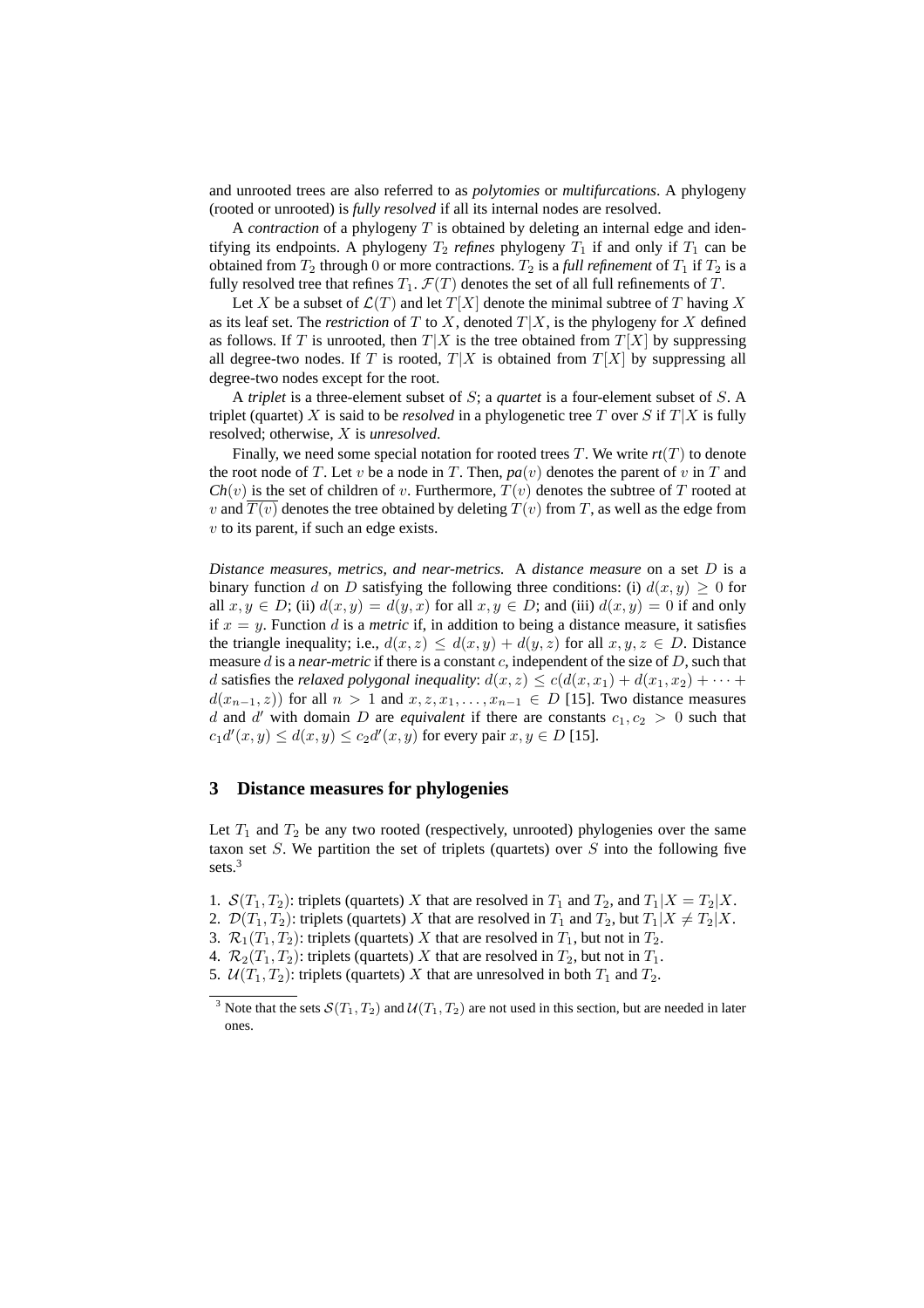Let p be a real number in the interval [0, 1]. The *parametric triplet (quartet) distance between*  $T_1$  *and*  $T_2$  *is defined as* 

$$
d^{(p)}(T_1, T_2) = |\mathcal{D}(T_1, T_2)| + p(|\mathcal{R}_1(T_1, T_2)| + |\mathcal{R}_2(T_1, T_2)|). \tag{1}
$$

Parameter  $p$  allows one to make a smooth transition from soft to hard views of polytomy: When  $p = 0$ , resolved triplets (quartets) are treated as equal to unresolved ones, while when  $p = 1$ , they are treated as being completely different. Intermediate values of p allow one to adjust for the amount of evidence required to resolve a polytomy.

Let  $d$  be a metric over fully resolved trees. Metric  $d$  can be extended to partially resolved trees via *Hausdorff distance*, as follows.

$$
d_{\text{Haus}}(T_1, T_2) = \max \left\{ \max_{t_1 \in \mathcal{F}(T_1)} \min_{t_2 \in \mathcal{F}(T_2)} d(t_1, t_2), \max_{t_2 \in \mathcal{F}(T_2)} \min_{t_1 \in \mathcal{F}(T_1)} d(t_1, t_2) \right\}
$$
(2)

When  $d$  is the triplet (quartet) distance,  $d_{\text{Haus}}$  is called the *Hausdorff triplet (quartet) distance*. Observe that, in Equation (2),  $\max_{t_1 \in \mathcal{F}(T_1)} \min_{t_2 \in \mathcal{F}(T_2)} d(t_1, t_2)$  gives the maximum distance between a full refinement of  $T_1$  and the set of full refinements of T<sub>2</sub>. Similarly,  $\max_{t_2 \in \mathcal{F}(T_2)} \min_{t_1 \in \mathcal{F}(T_1)} d(t_1, t_2)$  is the maximum distance between a full refinement of  $T_2$  and the set of full refinements of  $T_1$ . Therefore,  $T_1$  and  $T_2$  are at Hausdorff distance r of each other if every full refinement of  $T_1$  is within distance r of a full refinement of  $T_2$  and vice-versa.

*Aggregating phylogenies.* Let k be a positive integer and S be a set of taxa. A *profile of length* k (or simply a *profile*) is a mapping P that assigns each  $i \in [k]$  a phylogenetic tree  $P(i)$  over S. We refer to these trees as *input trees*. A *consensus rule* is a function that maps a profile P to some phylogenetic tree T over S called a *consensus tree*.

Let  $d$  be a distance measure whose domain is the set of phylogenies over  $S$ . We extend d to define a distance measure from profiles to phylogenies as  $d(T, \mathcal{P})$  =  $\sum_{i=1}^{k} d(T, \mathcal{P}(i))$ . A consensus rule is a *median rule* for d if for every profile  $\mathcal{P}$  it returns a phylogeny  $T^*$  of minimum distance to  $\mathcal{P}$ ; such a  $T^*$  is called a *median*. The problem of finding a median for a profile with respect to a distance measure  $d$  is referred to as the *median problem* (relative d), or as the *aggregation problem*.

# **4 Properties of parametric distance**

In what follows, unless mentioned explicitly, whenever we refer to parametric distance, we mean both its triplet and quartet varieties. We begin with a useful observation.

**Proposition 1.** *For every* p, q such that  $p, q \in (0, 1]$ ,  $d^{(p)}$  and  $d^{(q)}$  are equivalent.

The proof of the next theorem is along the lines of an analogous result for aggregating partial rankings by Fagin et al. [15] and is omitted from this extended abstract.

**Theorem 1.** (1) For  $p = 0$ ,  $d^{(p)}$  is not a distance measure. (2) For  $0 < p < 1/2$ ,  $d^{(p)}$ is a near-metric, but not a metric. (3) For  $p \geq 1/2$ ,  $d^{(p)}$  is a metric.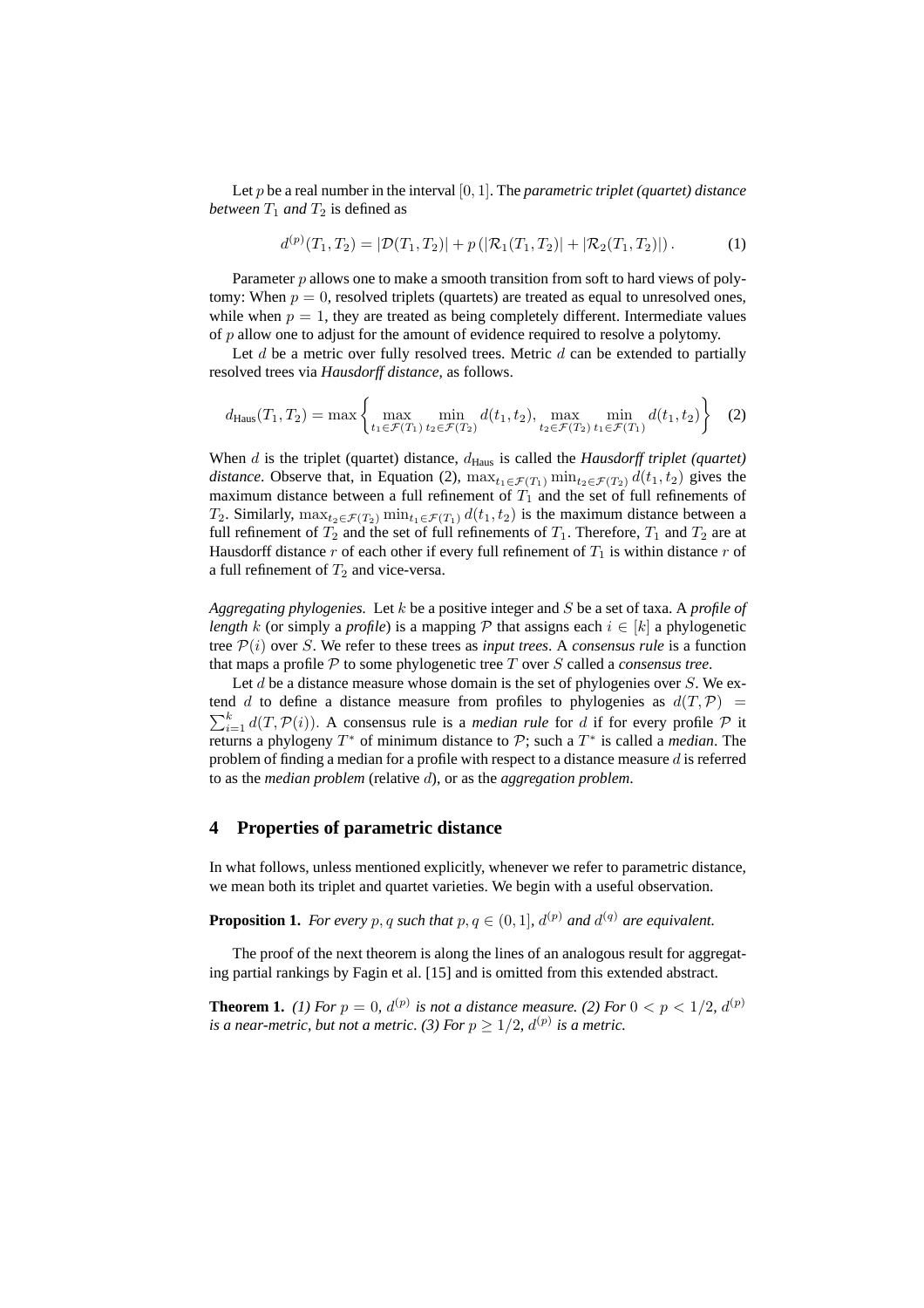Part (3) of Theorem 1 leads directly to approximation algorithms. Part (2) indicates that the measure degrades nicely, since constant factor approximation ratios are also achievable with near-metrics [15].

The next result establishes a threshold for  $p$  beyond which a collection of fully resolved trees give enough evidence to produce a fully resolved tree.

**Theorem 2.** Let  $P$  be a profile of length k, such that for all  $i \in [k]$ , tree  $P(i)$  is fully *resolved. Then, if*  $p \geq 2/3$ *, there exists median tree T for*  ${\mathcal P}$  *relative to*  $d^{(p)}$  *such that T is fully resolved.*

*Proof* (sketch). Suppose T is a median tree that contains an unresolved node v. The key idea is to show that there is a way to refine  $v$  into two nodes such that the number of input triplet (quartet) topologies with which the resulting tree disagrees is at most twice the number with which it agrees. The theorem follows by applying this refinement step repeatedly, until a fully resolved tree is obtained.  $\Box$ 

We can, in fact, show that if  $p > 2/3$  and the input trees are fully resolved, the median tree relative to  $d^{(p)}$  *must* be fully resolved. On the other hand, it is easy to show that when  $p \in [1/2, 2/3)$ , there are profiles of fully resolved trees whose median tree is only partially resolved.

It is interesting to compare Theorem 2 with analogous results for partial rankings. Consider the variation of Kendall's tau for partial rankings in which a pair of items that is ordered in one ranking but is in the same bucket in the other contributes  $p$  to the distance, where  $p \in [0, 1]$ . This distance measure is a metric when  $p \geq 1/2$  [15]. Furthermore, if  $p > 1/2$  the median ranking relative to this distance is a full ranking if the input consists of full rankings [4]. In contrast, Proposition 1 and Theorem 2 show that, for  $p \in [1/2, 2/3]$ , parametric triplet or quartet distance are metrics, but the median tree is not guaranteed to be fully resolved even if the input trees are. This opens up a range of values for  $p$  wherein parametric triplet/quartet distance is a metric, but where one can adjust for the degree of evidence needed to resolve a node.

We now consider the expected value of parametric triplet and quartet distances.

**Theorem 3.** Let  $u(n)$  and  $r(n)$  denote the probabilities that a given quartet is, respec*tively, unresolved or resolved in an unrooted phylogeny chosen uniformly at random from*  $P(n)$ *. Then,* 

- *(i)*  $E(d^{(p)}(T_1, T_2)) = {n \choose 4}$ ¢ ·  $\left(\frac{2}{3} \cdot r(n)^2 + 2 \cdot p \cdot r(n) \cdot u(n)\right)$ , *if*  $T_1$  *and*  $T_2$  *are* unrooted *phylogenies chosen uniformly at random with replacement from*  $P(n)$ *, and*
- rooted phylogenies chosen uniformly at random with replacement from  $P(n)$ , and<br>(ii)  $E(d^{(p)}(T_1, T_2)) = {n \choose 3} \cdot (\frac{2}{3} \cdot r(n+1)^2 + 2 \cdot p \cdot r(n+1) \cdot u(n+1))$ , if  $T_1$  and T<sup>2</sup> *are* rooted *phylogenies chosen uniformly at random with replacement from*  $RP(n)$ .

Part (i) of Theorem 3 follows directly from [13, 23]. Part (ii) follows from part (i) and the relationship between rooted and unrooted trees [21]. Since  $u(n) \sim \sqrt{\frac{\pi(2 \ln 2 - 1)}{4n}}$  $\frac{4n}{3}$ [23] and  $r(n) = 1 - u(n)$ , Theorem 3 implies that  $E(d^{(p)}(T_1, T_2))$  is asymptotically [25] and  $r(n) = 1 - u(n)$ , Theorem 3 implies that  $T_3 = \frac{2}{3} \cdot {n \choose 4}$  for unrooted trees and  $\frac{2}{3} \cdot {n \choose 3}$  for rooted trees.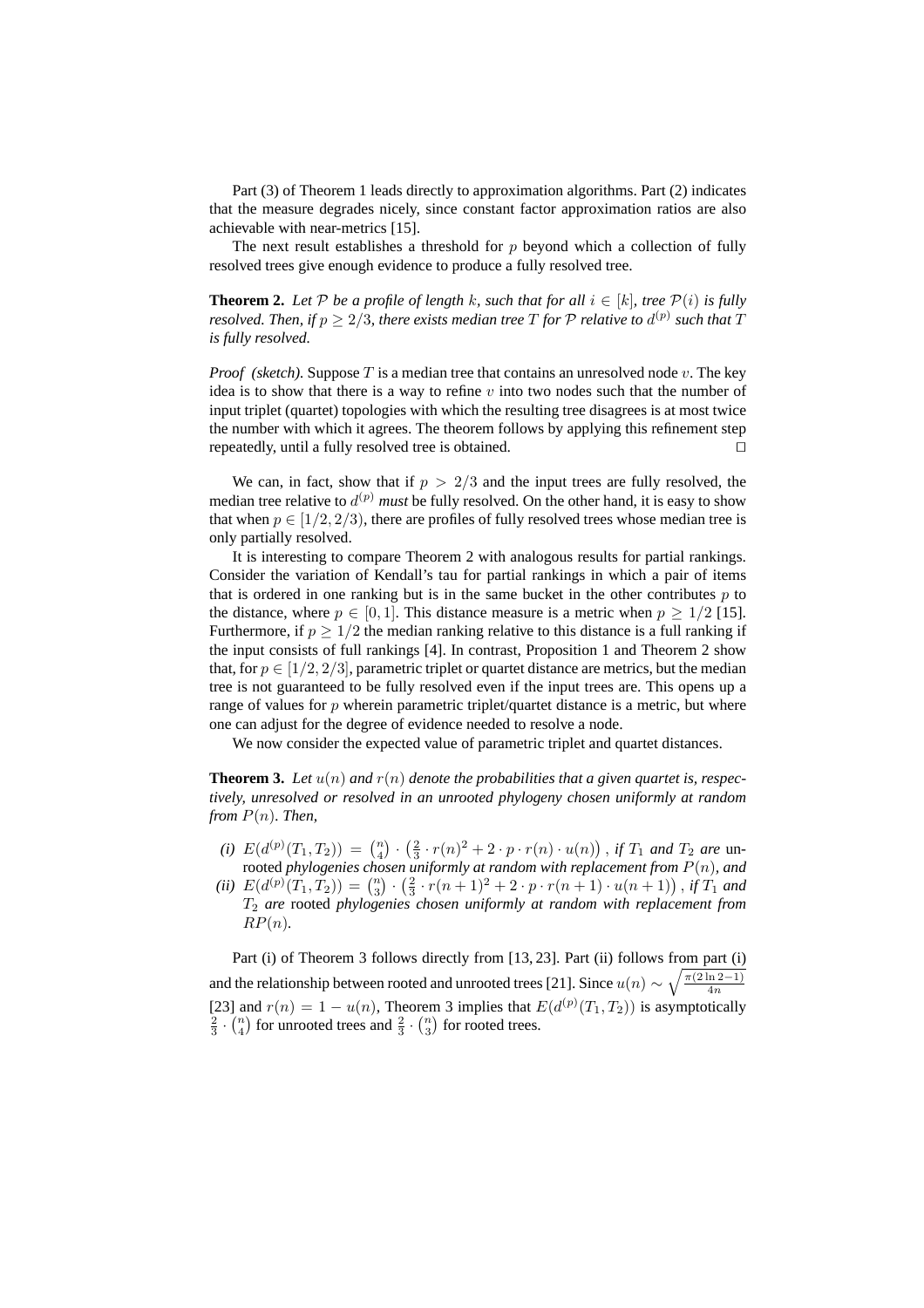# **5 Relationships among the metrics**

We do not know whether the Hausdorff triplet or quartet distances are computable in polynomial time. Indeed, we suspect that, unlike its counterpart for partial rankings, this may not be possible. On the positive side, we show here that, in a broad range of cases, it is possible to obtain an approximation to the Hausdorff distance by exploiting its connection with parametric distance. As in the previous section, our results apply to both triplet and quartet distances.

**Lemma 1.** For every two phylogenies  $T_1$  and  $T_2$  over  $S$ ,  $|\mathcal{D}(T_1,T_2)| + \frac{2}{3} \cdot \max{\{|\mathcal{R}_1(T_1,T_2)|\}}$  $|\mathcal{R}_2(T_1,T_2)| \leq d_{\text{Haus}}(T_1,T_2) \leq |\mathcal{D}(T_1,T_2)| + |\mathcal{R}_1(T_1,T_2)| + |\mathcal{R}_2(T_1,T_2)| + |\mathcal{U}(T_1,T_2)|.$ 

*Proof* (sketch). The proof of the lower bound on  $d_{\text{Haus}}$  is in two steps. We first show that  $T_1$  can be refined so that it disagrees with  $T_2$  in at least two thirds of the triplets (quartets) in  $\mathcal{R}_2(T_1, T_2)$ . Next, we show the existence of an analogous refinement of  $T_2$ . Note that the triplets (quartets) in  $\mathcal{D}(T_1, T_2)$  are resolved differently in any refinements of  $T_1$  and  $T_2$ . This gives lower bounds for both arguments in the outer max of the definition of  $d_{\text{Haus}}(T_1, T_2)$  (Equation 2) and yields the lemma.

The upper bound follows by assuming that  $T_1$  and  $T_2$  are refined so that the triplets (quartets) in  $\mathcal{R}_1(T_1, T_2)$ ,  $\mathcal{R}_2(T_1, T_2)$ , and  $\mathcal{U}(T_1, T_2)$  are resolved differently.

It is instructive to compare Lemma 1 with the situation for partial rankings. In the Hausdorff version of Kendall's tau, each partial ranking is viewed as the set of all possible full rankings that can be obtained by refining it (that is, ordering elements within buckets). The distance is then the Hausdorff distance between the two sets, where the distance between two elements is Kendall's tau. Let  $L_1$  and  $L_2$  be two partial rankings. Re-using notation, let  $\mathcal{D}(L_1, L_2)$  be the set of all pairs that are ordered differently in  $L_1$ and  $L_2$ ,  $\mathcal{R}_1(L_1, L_2)$  be the set of pairs that are ordered in  $L_1$  but in the same bucket in  $L_2$ , and  $\mathcal{R}_2(L_1, L_2)$  be the set of pairs that are ordered in  $L_2$  but in the same bucket in L<sub>1</sub>. Then,  $d_{\text{Haus}}(L_1, L_2) = |\mathcal{D}(L_1, L_2)| + \max\{|\mathcal{R}_1(L_1, L_2)|, |\mathcal{R}_2(L_1, L_2)|\}$  [12, 15]. This expression leads to an efficient way to compute  $d_{\text{Haus}}(L_1, L_2)$  and establishes an equivalence with the parametric version of Kendall's tau defined in Section 4 [15]. It seems unlikely that a similar simple expression can be obtained for Hausdorff triplet or quartet distance. There are at least two reasons for this. Let  $L_1$  and  $L_2$  be partial rankings. Then, it is possible to resolve  $L_1$  so that it disagrees with  $L_2$  in any pair in  $\mathcal{R}_2(L_1, L_2)$ . Similarly, there is a way to resolve  $L_2$  so that it disagrees with  $L_1$  in any pair in  $\mathcal{R}_1(L_1, L_2)$ . An analog for trees cannot be established for this property; hence, the  $\frac{2}{3}$  factor in the lower bound of Lemma 1. The second reason is due to the properties of the set  $U(L_1, L_2)$ . It can be shown that is one can refine  $L_1$  and  $L_2$  in such a way that pairs of elements that are unresolved in both rankings are resolved the same way in the refinements. This is, in general, impossible for trees and leads to the presence of  $|\mathcal{U}(T_1, T_2)|$  in the upper bound of Lemma 1.

While the above observations are an obstacle to establishing equivalence between  $d_{\text{Haus}}$  and  $d^{(p)}$ , we *can* show equivalence when the number of triplets (quartets) that are unresolved in both trees is suitably small. The result below follows from Lemma 1.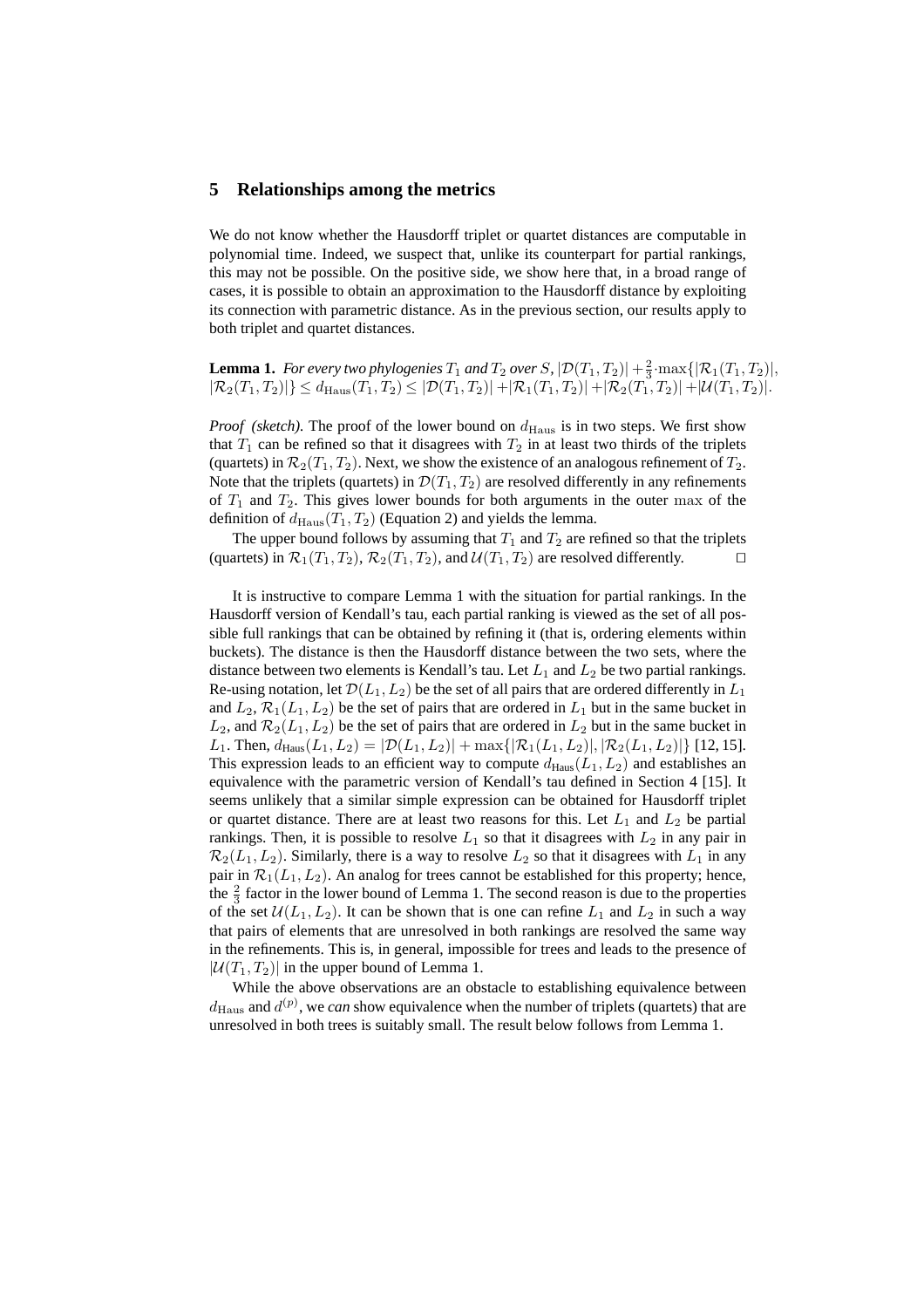**Theorem 4.** *Let* β *be a positive real number. Suppose we restrict ourselves to pairs of trees*  $(T_1, T_2)$  *such that*  $|\mathcal{U}(T_1, T_2)| \leq \beta(|\mathcal{D}(T_1, T_2)| + |\mathcal{R}_1(T_1, T_2)| + |\mathcal{R}_2(T_1, T_2)|$ . *Then, Hausdorff distance and parametric distance are equivalent.*

# **6 Computing parametric distance**

Let  $R(T)$  and  $U(T)$  denote the sets of all triplets (quartets) that are, respectively resolved and unresolved in T. We need the following fact, which holds for rooted and unrooted trees.

**Proposition 2.** *For any two phylogenies*  $T_1$ ,  $T_2$  *over the same set of taxa,* 

$$
d^{(p)}(T_1, T_2) = |R(T_1)| - |\mathcal{S}(T_1, T_2)| + p \cdot (|U(T_1)| - |U(T_2)|) + (2p - 1) \cdot |\mathcal{R}_1(T_1, T_2)|. \tag{3}
$$

*Proof.* It can be shown that  $|\mathcal{R}_1(T_1, T_2)| + |\mathcal{U}(T_1, T_2)| = |U(T_2)|, |\mathcal{R}_2(T_1, T_2)| +$  $|\mathcal{U}(T_1, T_2)| = |U(T_1)|$ , and  $|\mathcal{S}(T_1, T_2)| + |\mathcal{D}(T_1, T_2)| + |\mathcal{R}_1(T_1, T_2)| = |R(T_1)|$ . These relationships, along with Equation (1), establish Equation (3).  $\Box$ 

# **6.1 Computing the parametric triplet distance**

**Theorem 5.** The parametric triplet distance  $d^{(p)}(T_1, T_2)$  for two rooted phylogenetic trees  $T_1$  and  $T_2$  over the same set of  $n$  taxa can be computed in  $O(n^2)$  time.

*Proof* (sketch). Our algorithm computes  $d^{(p)}(T_1, T_2)$  via Equation (3). For this, it needs  $|R(T_1)|, |U(T_1)|, |U(T_2)|, |S(T_1, T_2)|$  and  $|R_1(T_1, T_2)|$ . The first three values can easily be obtained in  $O(n)$  time. Below we outline an algorithm that computes the remaining two values in  $O(n^2)$  time. This gives a  $O(n^2)$  parametric triplet distance algorithm.

Our algorithm relies on a preprocessing step that calculates and stores the following four quantities for every pair u, v such that  $u, v$  are internal nodes of  $T_1$  and  $T_2$ , respectively:  $|\mathcal{L}(T_1(u)) \cap \mathcal{L}(T_2(v))|, |\mathcal{L}(T_1(u)) \cap \mathcal{L}(T_2(v))|, |\mathcal{L}(T_1(u)) \cap \mathcal{L}(T_2(v))|$ , and  $|\mathcal{L}(\overline{T_1(u)}) \cap \mathcal{L}(\overline{T_2(v)})|$ . All these  $O(n^2)$  values can be computed in  $O(n^2)$  time by visiting the pairs according to interleaved postorder traversals of  $T_1$  and  $T_2$ , in which the set intersection sizes for each pair of nodes are computed by using the set intersection sizes computed for their children. We omit the details.

We need two definitions. Let T be a rooted phylogenetic tree. Let  $X = \{x, y, z\}$  be a triplet. Suppose X is resolved in T. We say that X is *induced* by edge  $(pa(v), v)$  in T if x, y are in  $\mathcal{L}(T(v))$ , and z is in  $\mathcal{L}(\overline{T(v)})$ . Note that X may be induced by multiple edges in T. Now suppose X is unresolved in T. We say that X is *associated* with the least common ancestor (lca)  $v$  of  $X$  in  $T$ . Observe that node  $v$  is unique and that it must be unresolved.

To compute  $|{\mathcal{S}}(T_1, T_2)|$  we enumerate all pairs of internal edges  $(pa(u), u) \in {\mathcal{E}}(T_1)$ and  $(pa(v), v) \in \mathcal{E}(T_2)$  according to an order obtained by interleaving postorder traversals of  $T_1$  and  $T_2$ . For each pair, we compute the number of common triplet topologies induced by the pair in  $O(1)$  time by using the values  $|\mathcal{L}(T_1(u)) \cap \mathcal{L}(T_2(v))|$ , and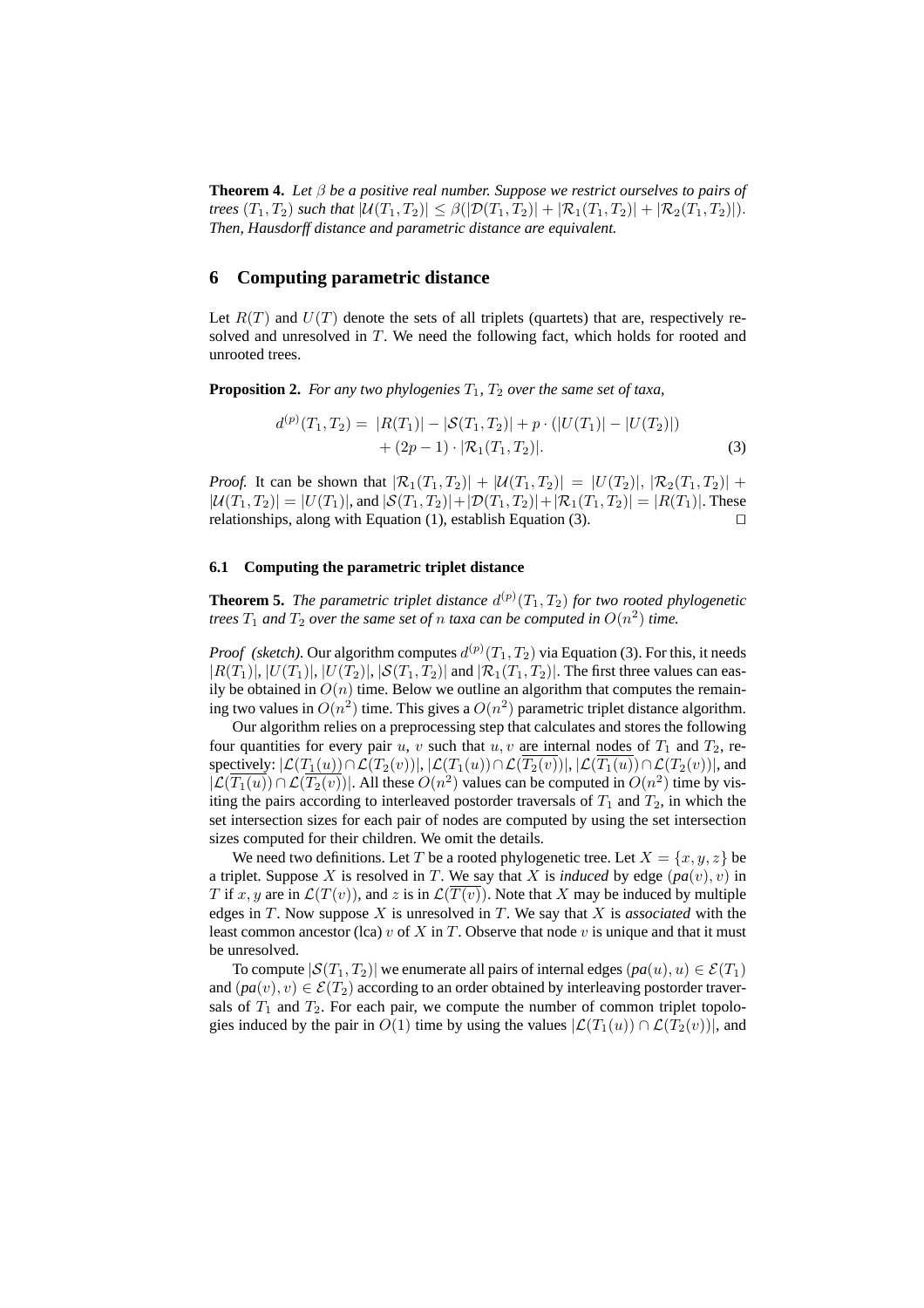$|\mathcal{L}(T_1(u)) \cap \mathcal{L}(T_2(v))|$  computed in the preprocessing step. Thus, each identically resolved triplet is counted at least once. Since a triplet may be induced by multiple edges, it is necessary to adjust for over counting. Indeed, among the triplets induced by the edges  $(pa(u), u) \in T_1$  and  $(pa(v), v) \in T_2$ , the ones that have already been counted at an earlier step are exactly those that are either (i) induced by both edges  $(pa(u), u)$  and  $(u, y)$  in  $T_1$ , for some  $y \in Ch(u)$ , and are induced by the edge  $(pa(v), v)$  in  $T_2$ , or, (ii) induced by both edges  $(pa(v), v)$  and  $(v, y)$  in  $T_2$ , for some  $y \in Ch(v)$ , and are induced by the edge  $(pa(u), u)$  in  $T_1$ . Both the counting and the correction for over counting can be done in  $O(|Ch(u)| + |Ch(v)|)$  per pair, for a total of  $O(n^2)$  time

To compute the value of  $|\mathcal{R}_1(T_1, T_2)|$  we enumerate all pairs formed by picking an edge  $e = (pa(u), u) \in \mathcal{E}(T_1)$  and an internal unresolved node  $v \in \mathcal{V}(T_2)$  according to interleaved postorder traversals of  $T_1$  and  $T_2$ . At each step, we count the number of triplets that are induced by  $e$  in  $T_1$  and associated with  $v$  in  $T_2$ . Such triplets must be resolved in  $T_1$  but unresolved in  $T_2$ . Let us say that a triplet X is *relevant* if it is induced by edge  $(pa(u), u)$  in  $T_1$ , and  $T_2[X]$  is a subtree of  $T_2(v)$ . There are  $m = \binom{|P|}{2} \cdot |Q|$ relevant triplets, where  $P = \mathcal{L}(T_2(v)) \cap \mathcal{L}(T_1(u))$  and  $Q = \mathcal{L}(T_2(v)) \cap \mathcal{L}(T_1(u))$ . Out of these, we are interested in counting the number of triplets X whose lca in  $T_2$ is v, and X is unresolved in  $T_2$ . Any such triplet X falls into one of three categories: (i) the lca of X in  $T_2$  is not v, (ii) the lca of X in  $T_2$  is v, X is resolved in  $T_1$  and  $T_2$ , and  $T_1|X = T_2|X$ , (iii) the lca of X in  $T_2$  is v, X is resolved in  $T_1$  and  $T_2$ , but  $T_1|X \neq T_2|X$ . The sizes of these sets can be obtained in  $O(|Ch(u)| \cdot |Ch(v)|)$  time — details are omitted. The number thus computed is then subtracted from  $m$  to get the quantity we need. The total time over all pairs  $u, v$  is  $O(n^2)$ . As in the computation of  $|{\mathcal{S}}(T_1, T_2)|$ , we must correct for over counting. Indeed any triplet induced by edge  $(pa(u), u)$  and edge  $(u, y)$  in  $T_1$ , for some  $y \in Ch(u)$ , has already been counted in an earlier step of the interleaved traversals of  $T_1$  and  $T_2$ . It can be shown that one can adjust for this over counting while keeping within the required time bound.  $\Box$ 

#### **6.2 An approximation algorithm for parametric quartet distance**

**Theorem 6.** Let  $T_1$  and  $T_2$  be two unrooted phylogenetic trees on the same n leaves. *Then, for*  $p = \frac{1}{2}$ ,  $d^{(p)}(T_1, T_2)$  *can be computed in*  $O(n^2)$  *time. For*  $p \in (\frac{1}{2}, 1]$ *, a value* x such that  $d^{(p)}(T_1, T_2) \le x \le 2 \cdot d^{(p)}(T_1, T_2)$  can be computed in  $O(n^2)$  time.

*Proof* (sketch). Our algorithm first computes the values of  $|{\mathcal{S}}(T_1, T_2)|, |R(T_1)|, |U(T_1)|,$ and  $|U(T_2)|$  — this can be done in  $O(n^2)$  time [10]. If  $p = \frac{1}{2}$ , these values suffice to obtain  $d^{(p)}(T_1, T_2)$  exactly, since the term involving  $|\mathcal{R}_1(T_1, T_2)|$  in Equation (3) vanishes. For  $p > \frac{1}{2}$ , we also use Equation (3), but instead of  $|\mathcal{R}_1(T_1, T_2)|$  we use a 2approximation y to  $|\mathcal{R}_1(T_1, T_2)|$ ; that is, y satisfies  $|\mathcal{R}_1(T_1, T_2)| \leq y \leq 2|\mathcal{R}_1(T_1, T_2)|$ . Below, we outline how to compute such a y in  $O(n^2)$  time. As a result, we obtain a 2-approximation to  $d^{(p)}(T_1, T_2)$  in  $O(n^2)$  time.

Let  $(u, v)$  be an edge in tree T. We denote the subtree of  $T - (u, v)$  that contains node u by  $T(u \leftarrow v)$ , and the other subtree by  $T(v \leftarrow u)$ . Quartet  $\{a, b, c, d\}$  is *induced* by edge  $(u, v)$  if  $\{a, b\} \in \mathcal{L}(T(u \leftarrow v))$  and  $\{c, d\} \in \mathcal{L}(T(v \leftarrow u))$ . Every resolved quartet is induced by at least one edge. Quartet  $\{a, b, c, d\}$  is *associated* with node v in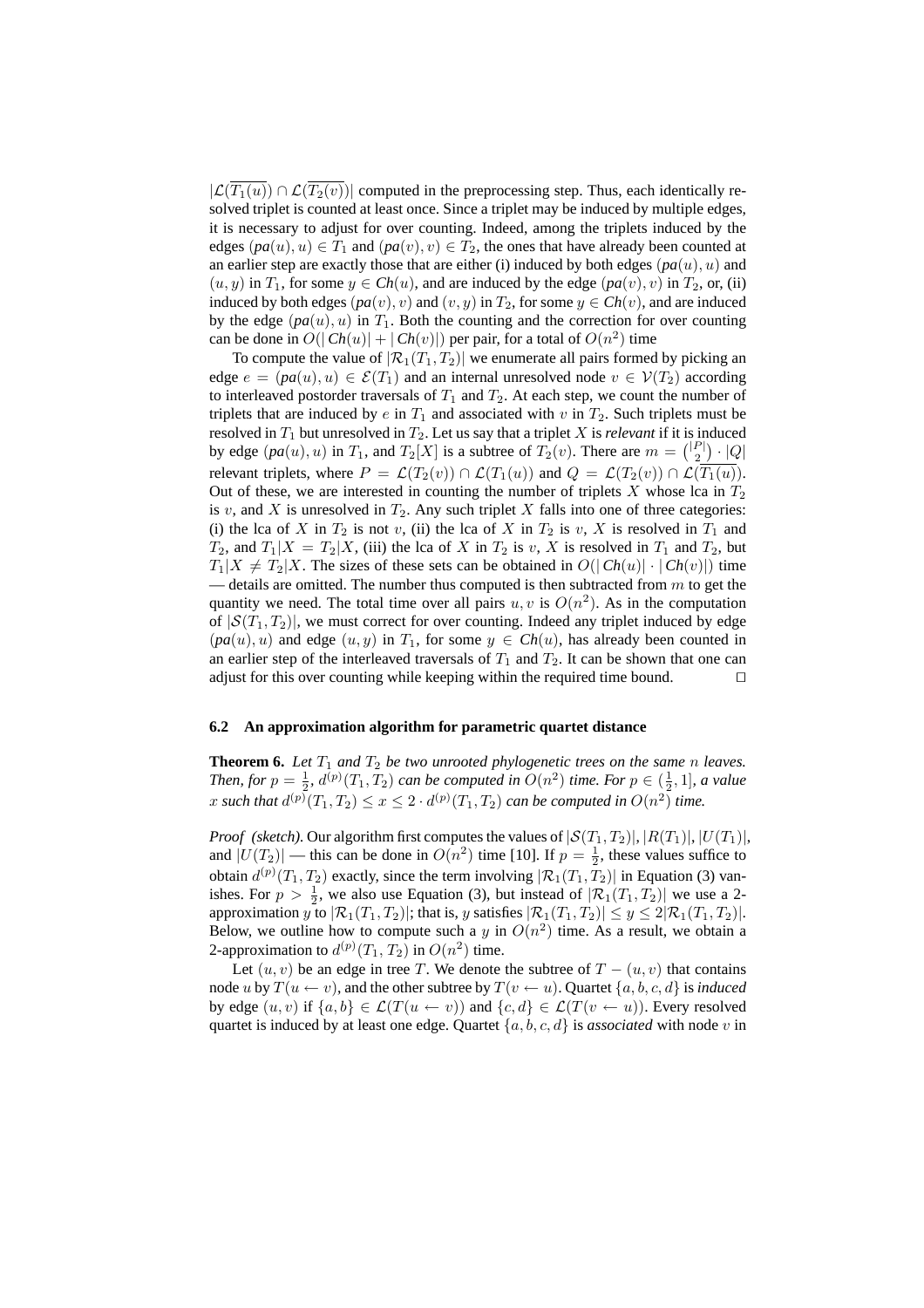T if the paths from v to a, v to b, v to c, and v to d are edge-disjoint. Note that each unresolved quartet is associated with exactly one node in T.

Our algorithm roots  $T_1$  by adding a root node to an arbitrarily chosen edge in  $T_1$ . It then enumerates each edge  $e = (pa(u), u) \in \mathcal{E}(T_1)$  according to a preorder traversal of  $T_1$  and each internal node  $v \in V(T_2)$  of degree at least 4. For each pair, it counts the number of quartets that are induced by e in  $T_1$  and associated with v in  $T_2$ . As in the rooted case (Theorem 5), we do this indirectly. We first obtain the number of *relevant* quartets; namely those induced by  $(pa(u), u)$ . This can be done efficiently with suitable preprocessing. To find the size of the subset of these quartets that are unresolved and associated with  $v$  (which is what we need), we count the number of all other quartets and subtract it from the number of relevant quartets. Each of these other quartets appears in one of the following five configurations in the tree  $T_2$ : (i) there exists a neighbor x of v in  $T_2$ , such that the quartet is completely contained in  $T_2(x \leftarrow v)$ , (ii) there exist two neighbors x, y of v in  $T_2$ , such that  $T_2(x \leftarrow v)$  contains three leaves from the quartet and  $T_2(y \leftarrow v)$  contains the other leaf, (iii) there exist two neighbors x, y of v in  $T_2$ , such that  $T_2(x \leftarrow v)$  contains two leaves from the quartet and  $T_2(y \leftarrow v)$  contains the other two leaves, and (iv) there exist three neighbors  $x, y, z$  of v in  $T_2$ , such that  $T_2(x \leftarrow v)$  contains two leaves from the quartet,  $T_2(y \leftarrow v)$  contains one leaf of the quartet, and  $T_2(z \leftarrow v)$  contains the remaining leaf. Handling cases (i), (ii) and (iii) efficiently is relatively easy, but case (iv) requires computing first a combined value that counts each quartet from case (iii) twice and each quartet from (iv) once, and then deriving the value for case (iv). The time per pair  $(pa(u), u) \in \mathcal{E}(T_1), v \in \mathcal{V}(T_2)$  is  $O(|Ch(u)| \cdot |adj(v)|)$ , for a total of  $O(n^2)$  time.

Note that, as described, the above computation over counts some quartets. While, we can correct for this, the best we are able to guarantee while staying within a  $O(n^2)$ time bound is that no quartet is counted more than twice. This is the source of the 2 approximation.  $\Box$ 

# **References**

- 1. E. N. Adams III. N-trees as nestings: Complexity, similarity, and consensus. *J. Classification*, 3(2):299–317, 1986.
- 2. B. Allen and M. Steel. Subtree transfer operations and their induced metrics on evolutionary trees. *Annals of Combinatorics*, 5:1–13, 2001.
- 3. J. P. Barthelemy and F. R. McMorris. The median procedure for n-trees. ´ *Journal of Classification*, 3:329–334, 1986.
- 4. J. J. Bartholdi, C. A. Tovey, and M. A. Trick. Voting schemes for which it can be difficult to tell who won the election. *Social Choice and Welfare*, 6:157–165, 1989.
- 5. V. Berry, T. Jiang, P. E. Kearney, M. Li, and H. T. Wareham. Quartet cleaning: Improved algorithms and simulations. In *Proceedings of the 7th Annual European Symposium on Algorithms*, volume 1643 of *LNCS*, pages 313–324. Springer, 1999.
- 6. O. R. P. Bininda-Emonds, editor. *Phylogenetic supertrees: Combining Information to Reveal the Tree of Life*, volume 4 of *Computational Biology Series*. Springer-Verlag, 2004.
- 7. G. S. Brodal, R. Fagerberg, and C. N. S. Pedersen. Computing the quartet distance in time O(n log n). *Algorithmica*, 38(2):377–395, 2003.
- 8. D. Bryant. *Building trees, hunting for trees, and comparing trees: Theory and methods in phylogenetic analysis*. PhD thesis, Department of Mathematics, University of Canterbury, New Zealand, 1997.